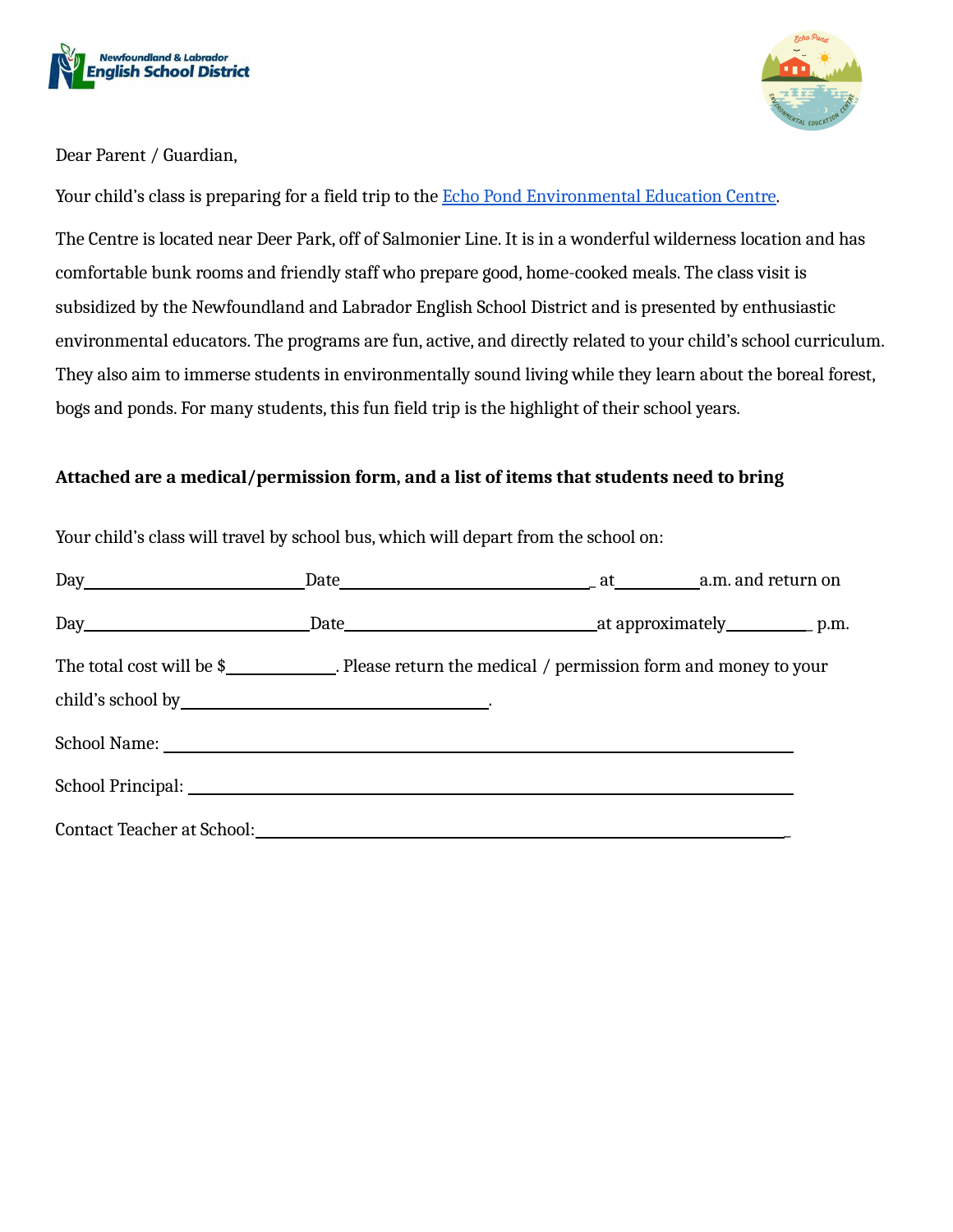#### ECHO POND ENVIRONMENTAL EDUCATION CENTRE

### **KIT LIST**

# **Students will be outdoors for much of the time, so it is essential to pack according to the weather forecast for Placentia (e.g. go to www.weather.gc.ca).**

Each student should take the following (labelling your child's belongings is encouraged):

- Sleeping bag, or sheets and blankets, small pillow, slippers or warm socks
- Warm pyjamas
- Any medication (please refer to medical form)
- Small towel, toothbrush & toothpaste, soap, brush/comb
- Extra socks, underwear,shirt, pants and warm sweater
- Sneakers or hiking boots
- Rubber boots or snow boots (weather dependant)
- Warm jacket or rain jacket or both
- Snow pants or rain pants (weather dependant)
- Sun hat, sunscreen, bug spray and water bottle (weather dependant)
- Warm hat and mittens (often needed for the campfire all year round)
- Flashlight for evening hike (preferred, but optional)
- Students are encouraged to bring items such as board games and musical instruments. The Centre has balls, Frisbees etc. for free time
- Small backpack

Please do not bring any food or drinks because of concerns with allergic reactions.

Students with diabetes may pack peanut-free and nut-free snacks and those with celiac disease can bring their own bread products.

Students can bring cell phones if you and their teacher give permission, but there is poor cell phone service and phones can get lost in the woods. They will be encouraged to turn off their phones to save batteries, but we do encourage photo taking for educational purposes.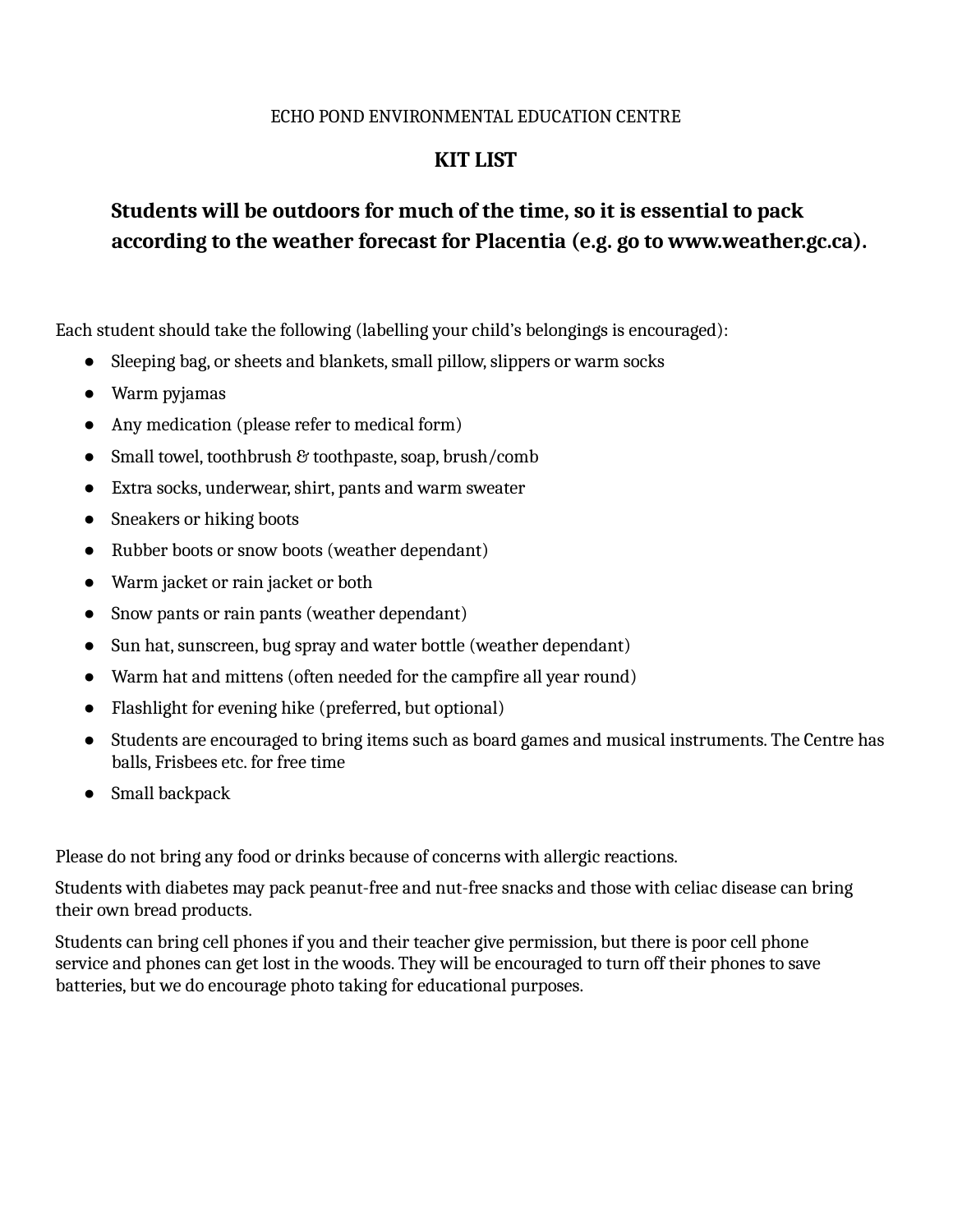|                                                                    |     | Field Trip Medical/Permission                                       |        |                                                                                                                                                                                                                                                                                                                                                                                      |  |
|--------------------------------------------------------------------|-----|---------------------------------------------------------------------|--------|--------------------------------------------------------------------------------------------------------------------------------------------------------------------------------------------------------------------------------------------------------------------------------------------------------------------------------------------------------------------------------------|--|
|                                                                    |     |                                                                     | Form   |                                                                                                                                                                                                                                                                                                                                                                                      |  |
| <b>Student Information:</b>                                        |     |                                                                     | Grade: |                                                                                                                                                                                                                                                                                                                                                                                      |  |
|                                                                    |     |                                                                     |        |                                                                                                                                                                                                                                                                                                                                                                                      |  |
| of Birth $(M/D/Y)$ :                                               |     |                                                                     |        |                                                                                                                                                                                                                                                                                                                                                                                      |  |
|                                                                    |     |                                                                     |        |                                                                                                                                                                                                                                                                                                                                                                                      |  |
|                                                                    |     |                                                                     |        |                                                                                                                                                                                                                                                                                                                                                                                      |  |
| <b>Parent / Guardian Contact Information:</b>                      |     |                                                                     |        |                                                                                                                                                                                                                                                                                                                                                                                      |  |
|                                                                    |     |                                                                     |        |                                                                                                                                                                                                                                                                                                                                                                                      |  |
|                                                                    |     |                                                                     |        | $(2)$ $\overline{\phantom{a}}$                                                                                                                                                                                                                                                                                                                                                       |  |
|                                                                    |     |                                                                     |        | Address (es):(1)                                                                                                                                                                                                                                                                                                                                                                     |  |
|                                                                    |     |                                                                     |        | $\overline{2}$ $\overline{2}$ $\overline{2}$ $\overline{2}$ $\overline{2}$ $\overline{2}$ $\overline{2}$ $\overline{2}$ $\overline{2}$ $\overline{2}$ $\overline{2}$ $\overline{2}$ $\overline{2}$ $\overline{2}$ $\overline{2}$ $\overline{2}$ $\overline{2}$ $\overline{2}$ $\overline{2}$ $\overline{2}$ $\overline{2}$ $\overline{2}$ $\overline{2}$ $\overline{2}$ $\overline{$ |  |
|                                                                    |     |                                                                     |        | Phone #s: Home $(1)$ Work $(1)$ Cell $(1)$                                                                                                                                                                                                                                                                                                                                           |  |
|                                                                    |     | (2)                                                                 |        | (2)                                                                                                                                                                                                                                                                                                                                                                                  |  |
|                                                                    | (2) |                                                                     |        |                                                                                                                                                                                                                                                                                                                                                                                      |  |
|                                                                    |     |                                                                     |        |                                                                                                                                                                                                                                                                                                                                                                                      |  |
|                                                                    |     |                                                                     |        |                                                                                                                                                                                                                                                                                                                                                                                      |  |
|                                                                    |     |                                                                     |        |                                                                                                                                                                                                                                                                                                                                                                                      |  |
| <b>Medical Information:</b>                                        |     |                                                                     |        |                                                                                                                                                                                                                                                                                                                                                                                      |  |
|                                                                    |     |                                                                     |        |                                                                                                                                                                                                                                                                                                                                                                                      |  |
| Current Medications (include dosage and time of administering it): |     |                                                                     |        | <u> 1989 - Johann Stoff, amerikansk politiker (</u>                                                                                                                                                                                                                                                                                                                                  |  |
|                                                                    |     |                                                                     |        |                                                                                                                                                                                                                                                                                                                                                                                      |  |
|                                                                    |     |                                                                     |        |                                                                                                                                                                                                                                                                                                                                                                                      |  |
| Dietary Concerns:                                                  |     | <u> 1980 - Andrea Stadt Britain, amerikansk politiker (d. 1980)</u> |        |                                                                                                                                                                                                                                                                                                                                                                                      |  |
|                                                                    |     |                                                                     |        |                                                                                                                                                                                                                                                                                                                                                                                      |  |
|                                                                    |     |                                                                     |        |                                                                                                                                                                                                                                                                                                                                                                                      |  |
|                                                                    |     |                                                                     |        |                                                                                                                                                                                                                                                                                                                                                                                      |  |

## **Echo Pond Environmental Education Centre**

#### **Notes:**

- Food allergies must be indicated well in advance, so that dietary concerns can be accommodated.
- If your child needs medications follow your school protocol/school board policy
- The remote location of the Centre means that it takes at least one hour and fifteen minutes to reach the Janeway Children's hospital. Echo Pond staff have First-Aid training but parents must ensure that the medical needs of their child can be met in a wilderness location. **If your child carries an epi-pen, please read and sign the form on Page 4 before deciding to send your child to the Centre**.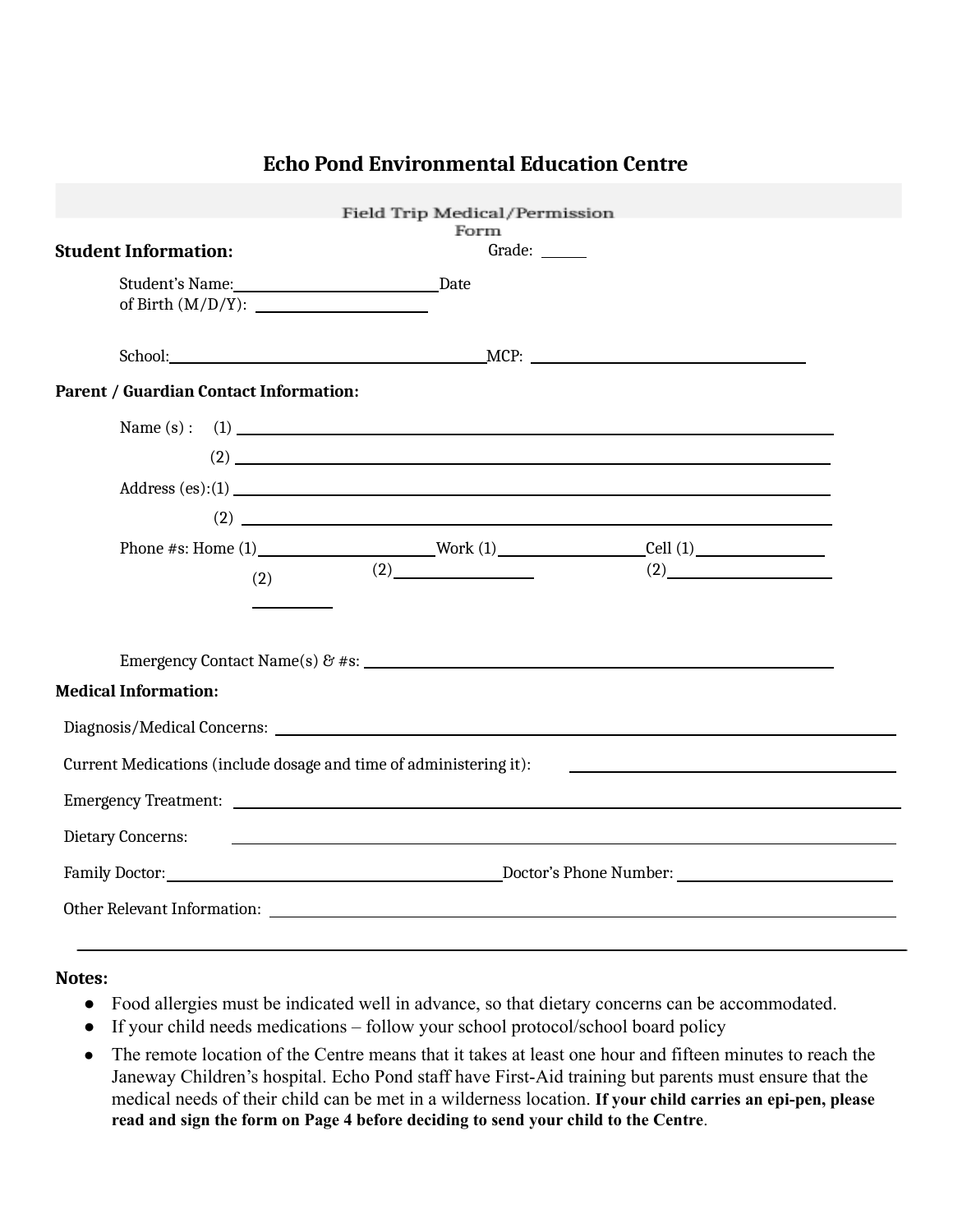### **Permission:**

| I give permission for my child,                                                            |      |  |  |  |
|--------------------------------------------------------------------------------------------|------|--|--|--|
| to participate in the program offered at the Echo Pond Environmental Education Centre from |      |  |  |  |
| (date)                                                                                     | īΩ   |  |  |  |
| Parent/Guardian Signature                                                                  | Date |  |  |  |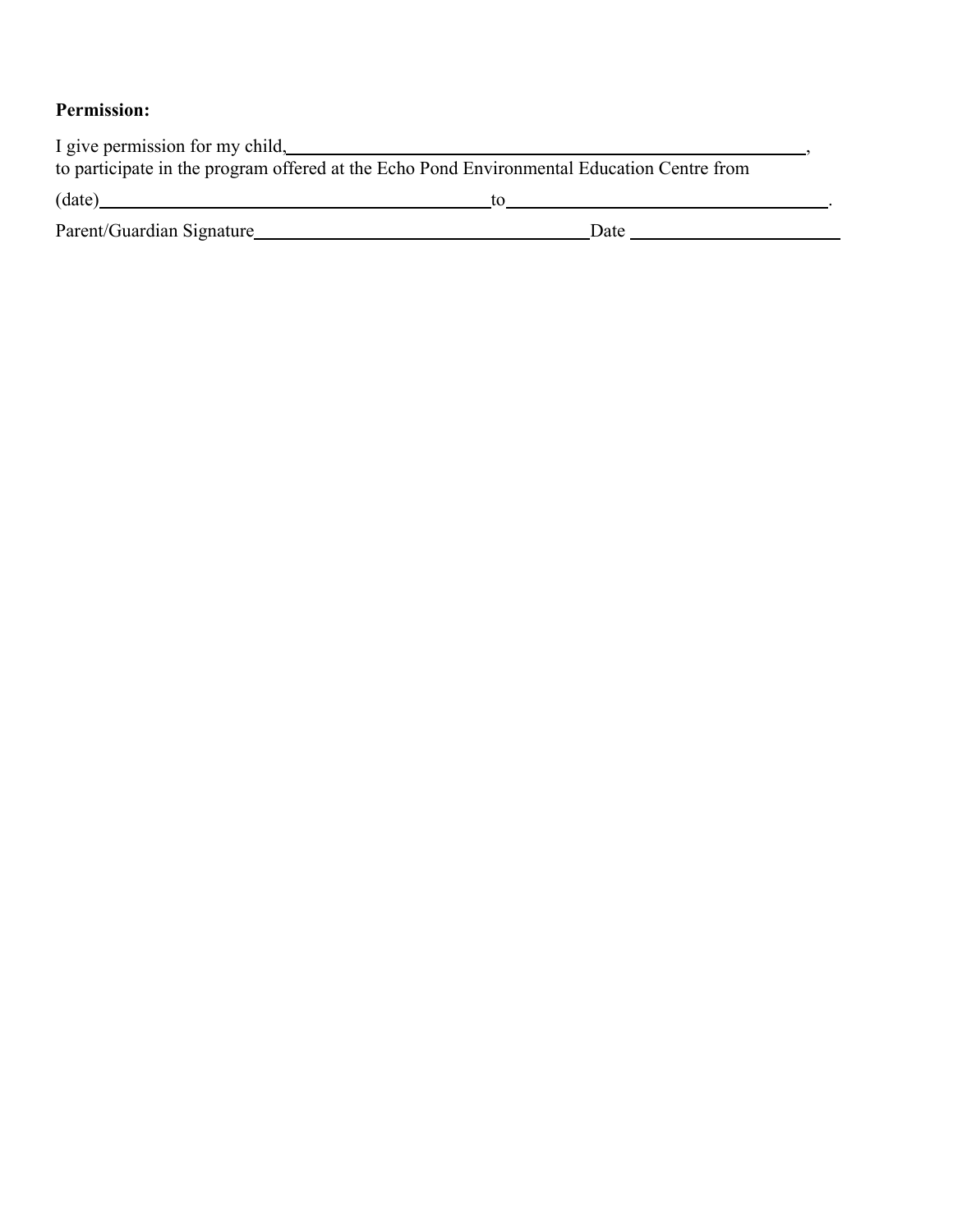### **Echo Pond Environmental Education Centre Information for Parents/ Guardians of Students with Epi-Pens**

Dear Parents/ Guardians of students with Epi-Pens,

As you know your child's class is preparing for a trip to Echo Pond Environmental Education Centre. It is an exciting and worthwhile educational experience. However, before you decide to send your child you must be well aware of the remoteness of the Centre's location and therefore the delay in receiving medical attention should they have a serious allergic reaction while there. You should know:

- The Centre is at least 1 hour and 15 minutes away from the Janeway Children's Hospital. 30 minutes of that drive is on a dirt road where there is an increased risk of getting a flat tire or breakdown which would cause an extra time delay.
- The nearest ambulance (Holyrood) is at least 50 minutes away.
- The staff at the Centre will provide as safe an environment as they can for people with food allergies, but they have little control over the food (and therefore potential contaminants) that rental groups bring on the week-ends.
- A member of staff at the Centre is willing, in an emergency, to drive a child to the Janeway Children's Hospital or to drive to meet an incoming ambulance.
- The Centre's cooks are experienced at serving children with food allergies. Many children with epipens have safely stayed at the Centre.
- The Centre's food is generally peanut and nut-free. Students are welcome to ask to read food labels.
- The phone number of the Centre 709-687-8593. You can call there should you need to discuss the menu/food ingredients with the chief cook.
- A copy of the School Anaphylaxis Emergency Plan for your child and a copy of the school photo will be posted in the kitchen at the Echo Pond Centre. Please ensure the Plan is up to date.
- The child should have at least two epi-pens (the second could be the epi-pen kept at school) and carry an epi-pen at all times. If the allergy is very severe consider sending a third or fourth epi-pen.
- If your child has severe insect allergies please send insect repellant and ensure they have clothing that properly covers arms, legs and feet as well as their two epi-pens.

Based on your knowledge of your child's allergy and the above information, you and the principal should decide whether or not to send your child. If your child has frequent serious allergic reactions or reacts to unknown substances, then it is recommended that you do not send your child.

 $\Box$  have read and understood all of the above.

 $\Box$  have discussed this with the school principal and still wish to send my child

| (name)             | to the Echo Pond Environmental Education Centre on the                                                                                                                                                                         |  |  |
|--------------------|--------------------------------------------------------------------------------------------------------------------------------------------------------------------------------------------------------------------------------|--|--|
|                    |                                                                                                                                                                                                                                |  |  |
| Signed (parent)    | Date and the contract of the contract of the contract of the contract of the contract of the contract of the contract of the contract of the contract of the contract of the contract of the contract of the contract of the c |  |  |
| Signed (principal) | Date and the second contract of the second contract of the second contract of the second contract of the second contract of the second contract of the second contract of the second contract of the second contract of the se |  |  |